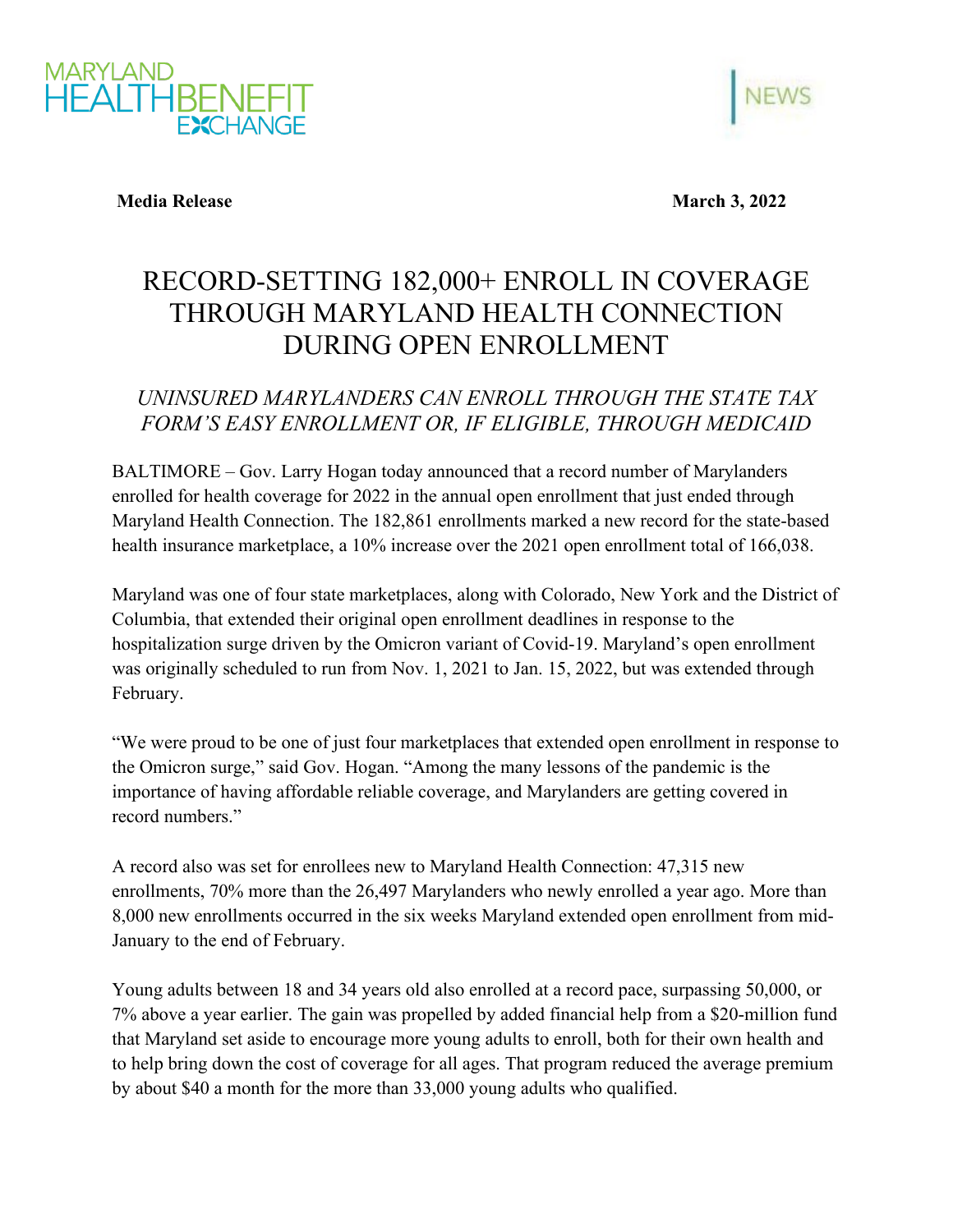



"We are very happy that nearly 11,000 of those young adults were new to Maryland Health Connection," said Michele Eberle, executive director for the Maryland Health Benefit Exchange. "That achieved the state projections for the young adult subsidy pilot program that is in place for next year as well."

The young adult subsidy was on top of other new savings through the American Rescue Plan Act that covered all ages. In fact, enrollment grew by more than 60% for middle-income households (earning more than 400% of the Federal Poverty Level) now eligible for financial help to buy coverage.

Other action in recent years by state and federal officials also helped hold down prices for consumers. The Reinsurance Program that Gov. Hogan and the Maryland General Assembly created four years ago with federal approval led Maryland to offer some of the least expensive plans in the nation for individuals who purchase their own coverage, according to a Kaiser Family Foundation study last fall.

Reduced rates attracted new enrollments, including in communities of color that disproportionately have lacked health insurance. For 2022, Black enrollment grew by 11% to 30,776 and Hispanic enrollment grew by 14% to 20,396 – both greater than the 10% growth rate as a whole.

More stable rates also strengthened the purchasing power of families: More than 18,000 Marylanders chose platinum or gold level, which cost a little more but also offer the lowest outof-pocket deductibles.

Additional enrollment opportunities for uninsured Marylanders who did not enroll will continue this year, including the Easy Enrollment Program that allows uninsured people to get coverage if they check a box when filing their state income tax form with the Comptroller. In the past two years, seven state marketplaces (Massachusetts, Colorado, New Mexico, Rhode Island, Pennsylvania, Virginia and California) have followed Maryland's lead to launch or pursue their own state tax form checkoff programs.

Maryland Health Benefit Exchange will launch a similar program later this year in concert with the Maryland Department of Labor. Anyone filing for Unemployment Insurance who checks a box to state they need coverage will be able to receive immediate free help to enroll in free or low-cost coverage. Marylanders who qualify for Medicaid can enroll at any time.